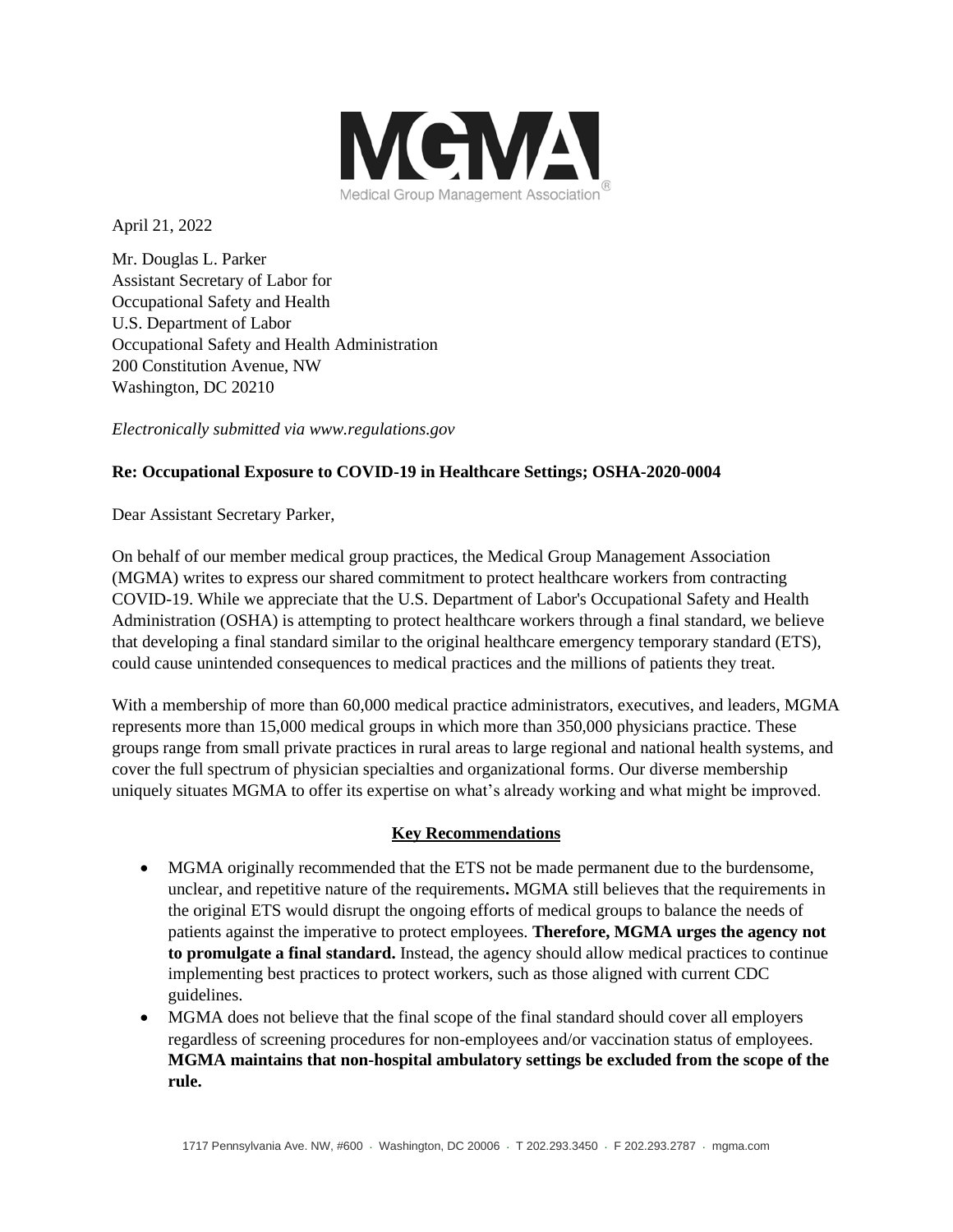• MGMA urges OSHA to provide flexibility in aligning CDC guidelines with a final standard as to avoid a situation where the rule reflects outdated CDC guidelines in the future.

# **Request for Comment**

# *MGMA general comment*

MGMA shares OSHA's commitment to protect workers from occupational exposure to COVID-19 in healthcare settings. However, as stated previously in our ETS comments to the agency, we are concerned that a final standard could disrupt the ongoing efforts of medical groups to balance the needs of patients against the imperative to protect employees. MGMA urges the agency not to promulgate a final standard. Instead, the agency should allow medical practices to continue implementing best practices to protect workers, such as those aligned with current CDC guidelines.

To place rigid, inflexible requirements on practices two years into an ever-evolving global pandemic could lead to unintended consequences for patients. As of Feb. 1, nearly 3 in 4 medical practices (74%) were reporting staff turnover rates that were as bad, or worse than the previous quarter.<sup>1</sup> On top of that, at a time when inflation is at its highest in four decades, and medical groups are slated to experience Medicare reimbursement cuts in the double digits moving into 2023, the costs and burdens associated with compliance will further exacerbate an already precarious situation. If OSHA insists on promulgating a final standard, MGMA offers the following feedback regarding OSHA's specific requests for comment.

## *Potential changes from the ETS*

A.1—Alignment with CDC: OSHA seeks comment on whether it is appropriate to align its final rule with some or all of the CDC recommendations that have changed between the close of the original comment period for this rule and the close of this comment period.

MGMA comment: MGMA agrees with OSHA that "evolving CDC recommendations have resulted in inconsistencies between those recommendations and some of the Healthcare ETS provisions." Since it seems plausible that guidelines will continue to evolve past the close of this comment period, **we urge OSHA to provide flexibility in aligning CDC guidelines with a final standard as to avoid a situation where the rule reflects outdated CDC guidelines in the future.**

A.3—Removal of Scope Exemptions (e.g., ambulatory care facilities where COVID–19 patients are screened out; home healthcare): OSHA solicits comment on whether the scope of the final standard should cover employers regardless of screening procedures for non-employees and/or vaccination status of employees to ensure that all workers are protected to the extent there is a significant risk.

MGMA comment: MGMA does not believe that the final scope of the final standard should cover all employers regardless of screening procedures for non-employees and/or vaccination status of employees. **MGMA maintains that non-hospital ambulatory settings be excluded from the scope of the rule or, at the very least, OSHA must provide a much more workable exception for practice settings that proactively balances patient needs with employee protections.** 

<sup>1</sup> MGMA *[Stat](https://www.mgma.com/data/data-stories/as-compensation-competition-continues,-medical-gro)*, Feb. 3, 2022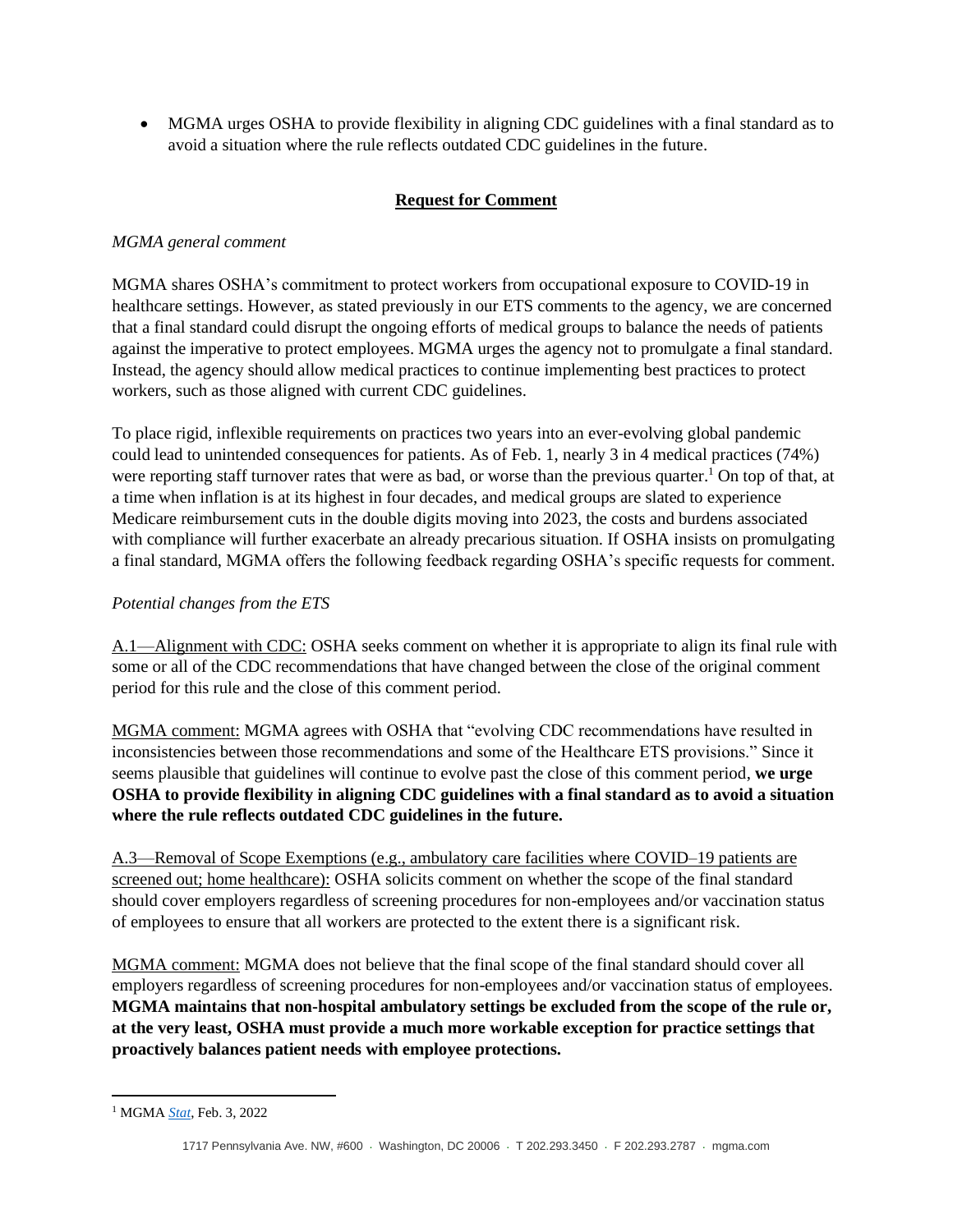In terms of the previous policy set forth in the original ETS, MGMA reiterates that that while we appreciated that OSHA intended to provide an exemption for non-hospital ambulatory care providers, we believed the exemption was so unworkable as to be virtually unavailable to most practices. In the rule, non-hospital ambulatory care settings where all non-employees are screened prior to entry and people with suspected or confirmed COVID-19 were not permitted to enter the setting were excluded from the ETS. However, the ETS defined "COVID-19 symptoms" for someone with "suspected COVID-19" broadly, to include fever or chills; cough; shortness of breath or difficulty breathing; fatigue; muscle or body aches; headache; new loss of taste or smell; sore throat; congestion or runny nose; nausea or vomiting; and diarrhea.

The list of COVID-19 symptoms included in the ETS is so broad that physician practices would essentially have to choose between availing themselves of the exception or treating patients presenting with those symptoms. MGMA members from pediatric practices provided feedback that most pediatric patients present with at least one of the COVID-19 symptoms listed, rendering these practices unable to avail themselves of the exemption. In fact, the American Academy of Pediatrics lists sore throat, bronchitis, bronchiolitis, common cold, and cough, as some of the most common childhood illnesses. <sup>2</sup> An unfortunate, unintended consequence of the ETS could be a decrease in access to care for children.

OSHA stated that the ETS will be "economically feasible" because healthcare providers in non-hospital ambulatory care settings can avoid the costs of complying with the ETS by simply "performing screening for COVID-19 and preventing people with suspected or confirmed COVID-19 from entering their facility." As discussed above, this list of COVID-19 symptoms would disallow many, if not most, group practices from seeing patients who may routinely present these symptoms. For example, most patients during seasonal allergy and flu seasons could be turned away from their providers due to these extremely common shared symptoms. MGMA believes that the same is true with respect to virtually all primary care practices, and many specialty practices treating both acute and chronic conditions. To deny care to the vast array of patients presenting with these common symptoms would be totally inconsistent with the patient care obligations of these practices, would be financially burdensome on them, and would likely divert care from the practice setting to the ER or other hospital-based setting, resulting in increased healthcare spending and a disruption in care continuity.

In addition to the list of COVID-19 symptoms that would prevent many medical groups from qualifying for the exemption, the requirement to screen non-employees is burdensome and, in some cases, difficult. Through the COVID-19 public health emergency (PHE), group practices have taken precautions to screen both patients and employees. This is routinely done through questionnaires administered via the phone prior to the appointment. Physician practices have dedicated their own resources to conduct these screenings because they believe it is a critical step in keeping employees and patients safe. However, there are expenses associated with screening, such as hiring additional staff to administer the questionnaires prior to the visit and hiring staff to conduct screens at the entrance points to the office. Practices were required under the ETS to screen any non-employee, such as contractors who enter the setting to perform work. At large facilities, tracking down every non-employee coming in and out of the building could present challenges and place undue burden on practices already struggling to meet the demands of patient care, especially during a staffing shortage crisis.

### **Conclusion**

<sup>&</sup>lt;sup>2</sup> American Academy of Pediatrics, November 2019, **10 Common Childhood Illnesses and Their Treatments**